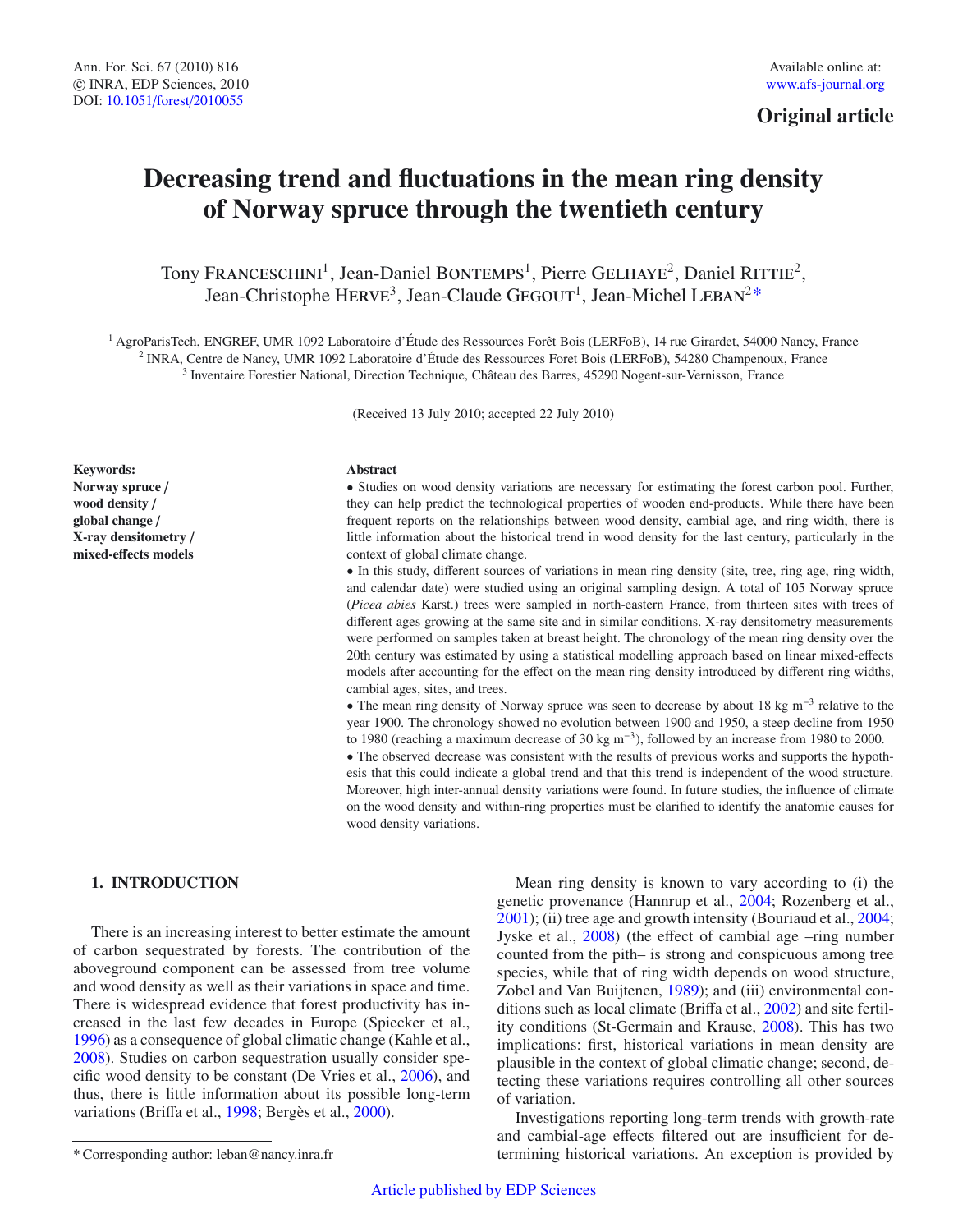<span id="page-1-0"></span>

**Figure 1.** Geographical positions of the 13 sites sampled.

Bergès et al. [\(2000\)](#page-8-2) for the case of sessile oak (*Quercus petraea* Liebl.) in a temperate climate. Whereas a long-term radial growth increase was reported, a decrease in wood density, assessed after allowing for changes in ring width and cambial age, was also evidenced. Given that the ring structure in sessile oak shows light earlywood and denser latewood, larger rings should imply higher ring density. The control of ring width thus revealed a downshift in the growth-density relationship. However, Bergès et al. assessed the abovementioned changes at a low temporal resolution (four values for one century) and without accounting for site variations. Decreases in maximum latewood density, corrected for the effect of cambial age only, were also found in conifers growing at a medium elevation in North America (Conkey, [1988](#page-8-6)) and all over the boreal treeline (Briffa et al., [1998\)](#page-8-1). Despite methodological differences, the reported decreases in wood density show some common features, and this may raise some concern about both forest carbon sequestration and wood properties.

Norway spruce is an important coniferous species in the European forest resource. Therefore, it is essential that an analysis of its historical wood density variations is carried out. The objective of this study was to determine whether the mean ring density of Norway spruce growing in temperate conditions has followed the aforementioned negative trend. Spruce wood density is known to decrease with ring width (Olesen, [1976\)](#page-9-6). As there has been an increase in the radial growth of Norway spruce in north-eastern France (Badeau et al., [1996\)](#page-8-7), a decrease in wood density was expected. The specific objectives of this study were therefore (i) to account for variations in mean ring density that could be attributed to different growth rates, cambial ages, sites, and trees; and (ii) to check whether there exists a residual historical trend for wood density after accounting for the effects on mean ring density introduced by different growth rates, cambial ages, sites and trees, and to depict its chronology over the last century. In order to accurately separate the individual effects of cambial age and calendar date on the mean ring density, we propose an original method based on the paired-plots sampling design (Bontemps et al., [2009\)](#page-8-8) and a combined statistical modelling approach.

# **2. MATERIALS AND METHODS**

#### **2.1. Sampling**

The paired-plots sampling method (Bontemps et al., [2009\)](#page-8-8) was used in order to detect a long-term change in the mean ring density of Norway spruce. Stands with sufficiently different ages were selected in each site according to this sampling scheme. This allowed us to compare the density of rings of identical cambial ages formed during different calendar years in the same site fertility conditions, and therefore to discriminate the effects of cambial age and date.

We sampled 13 sites in the Lorraine region of North-eastern France (France, Fig. [1\)](#page-1-0), as this area represents an important part of the French forest resource in Norway spruce (*Picea abies* Karst. L.) (Seynave et al., [2005](#page-9-7)).

Sites were located in even-aged stands planted in State forests at various altitudinal positions (230 to 1 000 m a.s.l.). Different fertility classes assessed from soil organic layers and topographic situations were sampled.

While two stands per site were initially targeted, a majority of sites offered the opportunity to sample stands of three distinct ages, and thus to further reduce the correlation between age and calendar year. In total, 35 stands were sampled from thirteen sites. The analysis was restricted to dominant trees, as they correspond to the potential trees of the final harvest and are of primary interest regarding wood properties. Following Duplat and Tran-Ha (1997), three dominant trees were sampled per stand. In total, 105 trees were sampled. Tree ages across the 35 stands showed a bimodal distribution, with a separation of around 80 y between the younger and older trees. For these two classes, the mean values for ring width, mean ring density, and cambial age are given in Table [I](#page-2-0) and Figures [2](#page-3-0) and 3.

### **2.2. Wood density measurements**

For each tree, we sampled one disc at breast height. From each disc, four radial strips were sawn for X-ray wood density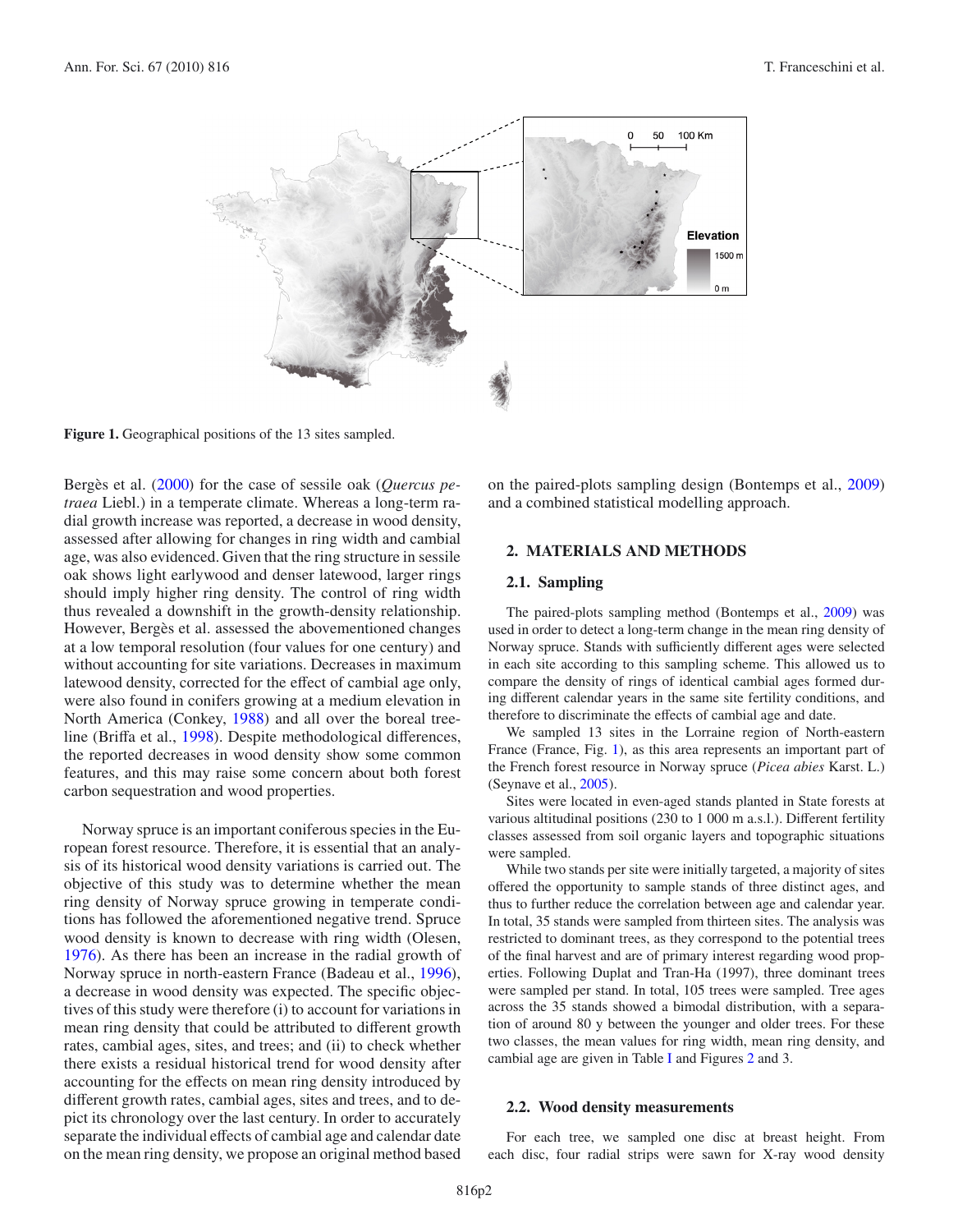|                             | Young trees |                            |            |             | Old trees  |                            |            |                                 |  |
|-----------------------------|-------------|----------------------------|------------|-------------|------------|----------------------------|------------|---------------------------------|--|
| Site                        | $RW$ (mm)   | $WD$ (kg.m <sup>-3</sup> ) | CA (years) | Nb of rings | $RW$ (mm)  | $WD$ (kg.m <sup>-3</sup> ) | CA (years) | $\overline{\text{Nb}}$ of rings |  |
|                             | 3.96(1.32)  | 409(65)                    | 23         | 154         | 2.95(1.42) | 488 (54)                   | 47         | 235                             |  |
| $\mathcal{D}_{\mathcal{L}}$ | 4.55(0.87)  | 426(39)                    | 24         | 191         | 2.62(1.95) | 473 (64)                   | 54         | 276                             |  |
|                             | 4.12(1.09)  | 449 (47)                   | 20         | 135         | 2.64(1.57) | 499 (57)                   | 54         | 277                             |  |
| 4                           | 4.97(1.39)  | 419 (47)                   | 15         | 45          | 3.64(1.05) | 460(29)                    | 28         | 125                             |  |
|                             | 3.31(1.02)  | 427 (50)                   | 20         | 75          | 2.77(0.98) | 476 (46)                   | 46         | 229                             |  |
| 6                           | 5.44(0.91)  | 391 (47)                   | 20         | 144         | 2.94(1.76) | 440 (38)                   | 48         | 240                             |  |
|                             | 4.10(1.85)  | 417(44)                    | 29         | 395         | 3.50(1.59) | 404(44)                    | 46         | 155                             |  |
| 8                           | 3.59(1.23)  | 395 (42)                   | 28         | 123         | 3.07(1.35) | 400(32)                    | 51         | 261                             |  |
| 9                           | 4.10(0.96)  | 411 (48)                   | 26         | 183         | 2.63(1.15) | 501(46)                    | 59         | 310                             |  |
| 10                          | 4.63(1.33)  | 384 (47)                   | 22         | 194         | 2.75(1.42) | 455(41)                    | 55         | 272                             |  |
| 11                          | 4.85(0.43)  | 376 (36)                   | 22         | 165         | 1.26(1.29) | 503 (29)                   | 127        | 363                             |  |
| 12                          | 4.45(1.23)  | 411 (55)                   | 29         | 114         | 3.24(1.69) | 417 (104)                  | 48         | 244                             |  |
| 13                          | 4.26(0.87)  | 372 (46)                   | 21         | 81          | 2.15(1.33) | 421 (29)                   | 72         | 357                             |  |
| Total                       | 4.33(1.25)  | 407(60)                    | 24         | 1999        | 2.65(1.58) | 459 (54)                   | 61         | 3344                            |  |

<span id="page-2-0"></span>**Table I.** Site values of the mean ring density and cambial age.

measurements. According to the methodology described by Polge and Nicholls [\(1972](#page-9-8)), the strips were sawn at right angles to the fibre direction following the delimited radii. The strips had a constant thickness of 2 mm, and were conditioned to standard moisture content (ca. 12%). They were exposed for 4 h to X-ray radiation using Kodak Industrex AA 400 film and standard electrical conditions (accelerating tension =  $7.5$  kV; flux intensity =  $12$  mA), with the source 2 m away from the samples. The resulting radiographs of the samples and the plastic calibration wedge were digitized and analysed using specific image analysis software (Mothe et al., [1998](#page-9-9), CERD software) providing ring widths once ring limits are semi-automatically located. X-ray density values must be calibrated with the gravimetric wood density (Freyburger et al., [2009](#page-8-9)). The weight of each sample was measured to the nearest 0.001 g and its volume was calculated from the thickness and area of the samples.

Annual ring density and ring width series were cross-dated by visual superimposition. In the following, mean ring density refers to mean ring density measured by the CERD software.

Average ring width and ring density were computed for each cambial age over the four strips.

The first 7 rings of each tree (juvenile wood, Olesen, [1976](#page-9-6)) were excluded so as to remove the strong negative cambial age effect on mean ring density close to the pith. Altogether, 5 212 rings were processed in this study.

#### **2.3. Data analysis**

The objective was to estimate the effect of calendar year on mean ring density series, after allowing for the effects of different growth rates, cambial ages, sites, and trees. Mixed-effects models efficiently handle between-individual variations in longitudinal data and have successfully been used for wood density analysis (Guilley et al., [1999](#page-8-10); Le Moguedec et al., [2002](#page-9-10)). Both site (Tab. [I\)](#page-2-0) and tree differences (not shown) were detected in the data and included in the model. Site and tree differences were considered as random variations around parameter average estimates and were assumed to be Gaussian (Lindström and Bates, [1990](#page-9-11)).

We assumed a linear structure for the mean ring density model. Hence, the total variation of mean ring density could be split into a

fixed predictive part, a random part associated with the site and tree levels of the sampling design, and a residual part (Hervé, [1999](#page-8-11)).

Parameters were estimated by maximum likelihood (ML) using the *lme* function from the nlme package (Pinheiro et al., [2009\)](#page-9-12) of the R software (version 2.9.2). Selection of the best model was based on an analysis of the residuals, the Akaike information criterion (AIC), and the likelihood ratio Chi-2 test (LRT) for nested models (Pinheiro et al., [2009](#page-9-12)). All variables were corrected to zero mean in order to adjust parameters more easily; with the exception of the intercept, this operation did not change fixed parameters and random standarddeviation estimates.

The first step of this modelling phase was to place emphasis on the fixed part of the model. As depicted in Figure [3,](#page-4-0) the relationships between mean ring density to cambial age and ring width were both strong and curvilinear.

For each effect, the highest correlations with mean ring density were obtained using the square root of cambial age  $(r = 0.48)$  and a hyperbolic form of the ring width  $(r = -0.6)$ , which were introduced into the model (Eq. (1)).

<span id="page-2-1"></span>Model fitting was initiated by adding random effects of tree and site to the intercept alone. In order to avoid unnecessary duplication, the names and meanings of model variables for indices are given after equation [\(4\)](#page-4-1). Equation (1) is as follows:

$$
WD_{ijk} = m + a \cdot \sqrt{CA_{ijk}} + b \cdot \frac{1}{1 + \sqrt{RW_{ijk}}}
$$
  
 
$$
+ \mu_j
$$
  
 
$$
+ \mu'_{ij}
$$
  
 
$$
+ \varepsilon_{ijk}
$$
  
 
$$
+ \varepsilon_{ijk}
$$
  
 
$$
+ \varepsilon_{ijk}
$$
  
 
$$
+ \varepsilon_{ijk}
$$
  
 
$$
+ \varepsilon_{ijk}
$$
  
 
$$
+ \varepsilon_{ijk}
$$
  
 
$$
+ \varepsilon_{ijk}
$$
  
 
$$
+ \varepsilon_{ijk}
$$
  
 
$$
+ \varepsilon_{ijk}
$$
  
 
$$
+ \varepsilon_{ijk}
$$
  
 
$$
+ \varepsilon_{ijk}
$$
  
 
$$
+ \varepsilon_{ijk}
$$
  
 
$$
+ \varepsilon_{ijk}
$$
  
 
$$
+ \varepsilon_{ijk}
$$
  
 
$$
+ \varepsilon_{ijk}
$$
  
 
$$
+ \varepsilon_{ijk}
$$
  
 
$$
+ \varepsilon_{ijk}
$$
  
 
$$
+ \varepsilon_{ijk}
$$
  
 
$$
+ \varepsilon_{ijk}
$$
  
 
$$
+ \varepsilon_{ijk}
$$
  
 
$$
+ \varepsilon_{ijk}
$$
  
 
$$
+ \varepsilon_{ijk}
$$
  
 
$$
+ \varepsilon_{ijk}
$$
  
 
$$
+ \varepsilon_{ijk}
$$
  
 
$$
+ \varepsilon_{ijk}
$$
  
 
$$
+ \varepsilon_{ijk}
$$
  
 
$$
+ \varepsilon_{ijk}
$$
  
 
$$
+ \varepsilon_{ijk}
$$
  
 
$$
+ \varepsilon_{ijk}
$$
  
 
$$
+ \varepsilon_{ijk}
$$
  
 
$$
+ \varepsilon_{ijk}
$$
  
 
$$
+ \varepsilon_{ijk}
$$
  
 
$$
+ \varepsilon_{ijk}
$$
  
 
$$
+ \varepsilon_{ijk}
$$
  
 
$$
+ \varepsilon_{ijk}
$$
  
 
$$
+ \varepsilon_{ijk}
$$
  
 
$$
+ \varepsilon_{ijk}
$$
  
 
$$
+ \varepsilon_{ijk}
$$
  
  $$ 

An analysis of the residuals suggested a remaining effect of cambial age, which was taken into account by an additional linear effect of the variable as shown in equation [\(2\)](#page-2-1):

$$
WD_{ijk} = m + a \cdot CA_{ijk} + b \cdot \sqrt{CA_{ijk}} + c \cdot \frac{1}{1 + \sqrt{RW_{ijk}}}
$$
  
+  $\mu_{ij}$   
+  $\mu'_{ij}$   
+  $\varepsilon_{ijk}$ . (2)

An analysis of the relationship between ring width and mean ring density for different cambial ages revealed that the relationship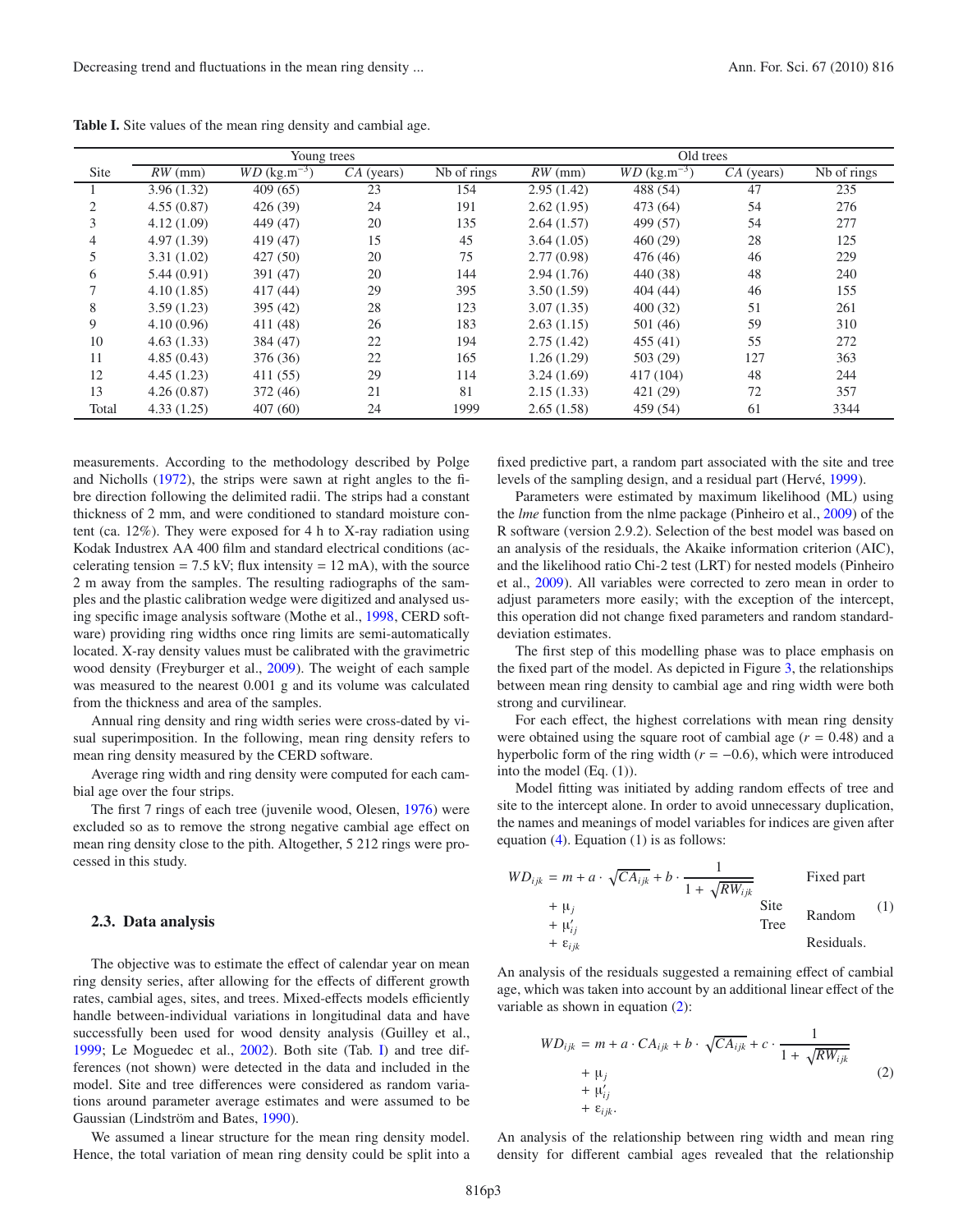

<span id="page-3-1"></span><span id="page-3-0"></span>**Figure 2.** Mean ring density distributions for (a) the whole dataset, (c) older trees, and (e) younger trees, and ring width distributions for (b) the whole dataset, (d) older trees, and (f) younger trees.

became weaker as the cambial age increased, showing that an interaction between cambial age and ring width was necessary (Eq. [\(3\)](#page-3-1)):

$$
WD_{ijk} = m + a \cdot CA_{ijk} + b \cdot \sqrt{CA_{ijk}} + c \cdot \frac{1}{1 + \sqrt{RW_{ijk}}} + d \cdot \frac{CA_{ijk}}{RW_{ijk}} + \mu'_{ij} + \mu'_{ij} + \varepsilon_{ijk}.
$$
\n(3)

Once the fixed part was assessed, random-effect parameterisations of variables in addition to pure between-site and between-tree variations (accounting for intercept variations in the model) were investigated. Given that our final objective was to detect an effect of calendar year, between-tree variation in the effect of age was not tested as it was likely to capture the historical trend. However, between-site variation was tested (cambial age assumed to be the same across cohorts in a single site). Variations in the effects due to ring width were investigated in order to detect between-site and between-tree variations. No random effect was tested on the interaction between cambial age and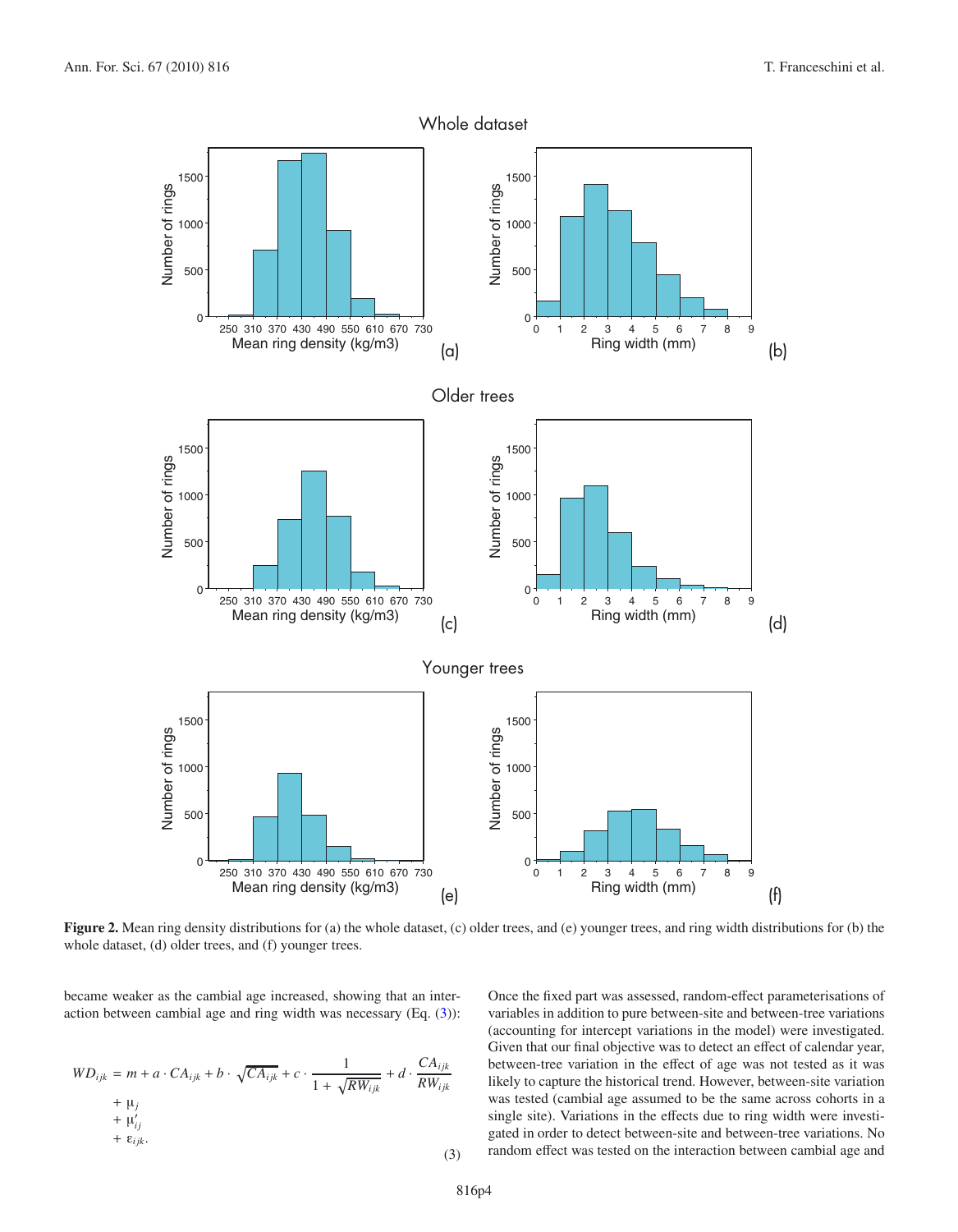

<span id="page-4-1"></span><span id="page-4-0"></span>**Figure 3.** Mean ring density plotted against (a) cambial age and (b) ring width.

ring width. Following this procedure, the site and tree effects were formulated as expressed in equation  $(4)$ . The resulting model  $(M1)$  is expressed as follows:

$$
WD_{ijk} = m + a \cdot CA_{ijk} + b \cdot \sqrt{CA_{ijk}} + c \cdot \frac{1}{1 + \sqrt{RW_{ijk}}} + d \cdot \frac{CA_{ijk}}{RW_{ijk}}
$$
  
+  $\mu'_{ij} + \beta_j \cdot \sqrt{CA_{ijk}}$   
+  $\mu'_{ij} + \gamma'_{ij} \cdot \frac{1}{1 + \sqrt{RW_{ijk}}}$   
+  $\varepsilon_{ijk}$  (4)

where  $WD_{ijk}$  is the mean ring density of ring *k* in tree *i* at site *j*,  $CA_{ijk}$ is the cambial age,  $RW_{ijk}$  the ring width,  $(m, a, b, c, d)$  are the parameters of the fixed part,  $(\mu_i, \beta_i)$  are the random parameters associated with the between-site variations,  $(\mu'_{ij}, \gamma'_{ij})$  are the random parameters associated with the between-tree variations, and  $\varepsilon_{ijk}$  is the residual term assumed to be Gaussian and independent of the random-effects (Lindström and Bates, [1990](#page-9-11)).

The last modelling step focused on the detection of a historical trend conditional upon the effects of growth rate and cambial age. The general form of the model is therefore defined by equation  $(5)$ :

$$
WD_{ijk} = f\left(CA_{ijk}, RW_{ijk}\right) + g\left(t\right) \tag{5}
$$

where  $f(CA_{ijk}, RW_{ijk})$  is the model expressed in equation [\(4\)](#page-4-1) and  $g(t)$ is the effect of calendar year. This effect was described with three different time resolutions (centennial, decadal, annual), which are respectively defined as follows.

(i) A linear function of date for detecting a long-term trend (model M2)

$$
g(t) = p \cdot t \tag{6}
$$

where *p* is the date parameter and *t* is the expression of the date modified in order to set 1900 as a reference date.

(ii) A cubic spline function of the date for detecting decadal variations along the time period covered (Bontemps et al., [2009](#page-8-8)). This function is a continuous piecewise polynomial. Different node intervals were tested (10, 20, and 30 years). Using AIC comparisons, a significantly better fit was obtained with a 20-years internode (model M3):

$$
g(t) = d_1 \cdot t + d_2 \cdot t^2 + d_3 \cdot t^3 + \sum_{i=1}^{4} p_i \cdot [\max(0, t - 20 \cdot i)]^3 + p_m \cdot [\min(0, t)]^3
$$
 (7)

where *t* is the expression of the date modified in order to set 1900 as a reference date, and  $(d_1, d_2, d_3, p_i, p_m)$  are the spline parameters to be estimated.

(iii) An annual effect of the date treated as a factor (model M4), so that one average variation of the mean ring density per year was estimated. This allowed us to characterize year-to-year variations.

For each model, we computed the decomposition of variation using the methodology developed in Hervé [\(1999\)](#page-8-11).

In order to quantify the importance of the mean ring density trend detected (conditional upon the effects of variability in ring width, cambial age, tree, and site), the detected trend was compared to the raw ring density variation over the sample and the variation that would result solely from growth rate change, as estimated from the model. We first selected all rings with a cambial age below 40 years in order to have comparable mean cambial ages for older and young trees, and then calculated differences in mean ring density and mean ring width between young and old trees. The calculated difference in mean ring width represented the shift in radial growth over the century and was used to predict (Eq. (4)) the partial wood density difference attributable to changes in growth rate, all other things being equal. We therefore obtained three values of wood density change: a raw ring density change, a ring density change attributed to the shift in ring width, and the historical shift remaining when controlling for all effects.

#### <span id="page-4-2"></span>**3. RESULTS**

## **3.1. Relationships of mean ring density to cambial age and ring width**

Overall, the average ring density was 439.5 kg m<sup>-3</sup> with a standard deviation of 62.7 kg m−3, i.e. a coefficient of variation of 14% (Fig. [2\)](#page-3-0). The corresponding figures for ring width were 3.3 mm, 1.6 mm, and 48%, respectively. The breakdown is given in Table [I.](#page-2-0)

## **3.2. Modelling the e**ff**ects of age and ring width on mean ring density**

Table [II](#page-5-0) shows the main features of model M1. As expected, all parameters except the intercept were found to be significant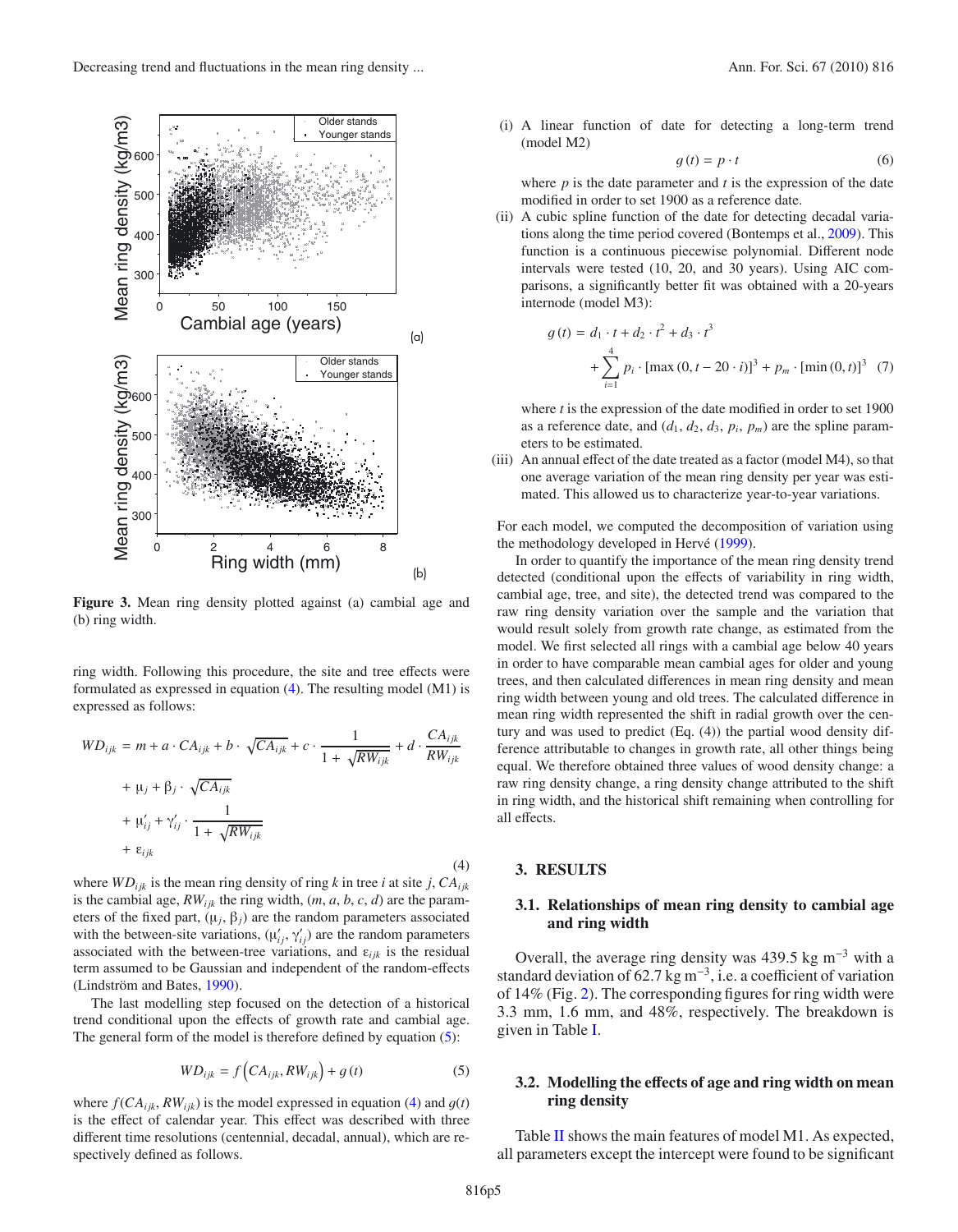<span id="page-5-0"></span>**Table II.** Statistics of mixed-effects linear models. Figures in brackets are standard deviations of parameters.

|    |                         |                  |                  |                  |                  | $\sigma_{\text{site}}(\mu_i)$ | $\sigma_{\text{site}}(\beta_i)$ | $\sigma_{\text{tree}}(\mu'_{ij})$ | $\sigma_{\text{tree}}(\gamma_{ii}')$ | AIC    |
|----|-------------------------|------------------|------------------|------------------|------------------|-------------------------------|---------------------------------|-----------------------------------|--------------------------------------|--------|
| M1 | $-5.24(5.9)$            | $-1.09(0.12)$    | $23.21**$ (1.94) | $464.5**$ (28.7) | $-0.35**$ (0.06) | 17.94                         | 4.36                            | 30.45                             | 228.2                                | 50 248 |
| M2 | $10.19^{\circ}$ (9.68)  | $-0.93**$ (0.14) | $23.18**$ (1.94) | $459.1**$ (28.8) | $-0.32**$ (0.06) | 19.98                         | 4.33                            | 29.2                              | 227.8                                | 50 246 |
| M3 | $14.95^{\circ}$ (11.34) | $-0.55**$ (0.15) | $18.53**$ (2.02) | $415**$ (29.9)   | $-0.35**$ (0.06) | 19.4                          | 4.4                             | 30.42                             | 240.3                                | 50 042 |
| M4 | $13.88^{\circ}$ (13.02) | $-0.55**$ (0.14) | $18.66**$ (1.91) | $424**$ (28.4)   | $-0.28**$ (0.05) | 19.7                          | 4.35                            | 30.21                             | 226.3                                | 49 116 |

 $\degree$  *p*-value > 0.05;

\*\* *<sup>p</sup>*-value < 0.001. M1: model without computation of the date. M2: model with an integration of a linear form of the date. M3: model with an integration of a decadal scale form of the date. M4: model with an integration of a factorial form of the date.



<span id="page-5-1"></span>**Figure 4.** Residuals of model M1 plotted against (a) cambial age and (b) ring width.

since the variables were centred around a zero mean. Random variations indicated the variability of parameters according to site and tree. For the particular case of the intercept, the standard deviation associated with tree was twice as high as that associated with site. This indicated that the between-tree variability was higher than between-site variability in the sample.

As shown in Figure [4,](#page-5-1) the distribution of residuals was satisfactory.

The effects of ring width and cambial age were thus considered accurately represented. A hyperbolic function of ring width and its associated positive parameter were consistent with the decrease in the mean ring density with the ring width. Parameters associated with the effect of cambial age showed a sharp increase in mean ring density near the pith, which then became more gradual.

<span id="page-5-2"></span>**Table III.** Contribution of fixed effects and random tree effects to total variation in mean ring density, expressed as a percentage of the cumulative variance terms for the four models estimated (see text for description of models).

|                       |                                                |                     | M1 M2 M3 M4         |  |
|-----------------------|------------------------------------------------|---------------------|---------------------|--|
| Fixed effects         |                                                |                     | 33.5 37.6 38.9 45.7 |  |
|                       | Site only                                      |                     | 9.1 10.5 9.7 9.6    |  |
| Site random effects   | Site $\times$ variables                        |                     | 3.1 3.0 2.9 2.6     |  |
|                       | Sum of site random effects 12.2 13.5 12.6 12.2 |                     |                     |  |
|                       | Tree only                                      |                     | 26.3 22.9 23.7 22.4 |  |
| Tree random effects   | Tree $\times$ variables                        |                     | 5.4 5.1 5.4 4.6     |  |
|                       | Sum of tree random effects 31.7 28.0 29.1 27   |                     |                     |  |
| Sum of random effects |                                                | 43.9 41.5 41.7 39.2 |                     |  |
| Residual variance     |                                                |                     | 22.6 20.9 19.4 15.1 |  |

The fixed part of model M1 explained 33.5% of the variation in mean ring density (Tab. [III\)](#page-5-2). The total random variation due to the tree and the site represented 43.9% of the total variation. This random part was mainly located at the tree level (31.7%) and was linked to the variation in the intercept. The remaining random variation came from variation in the intercept according to site, while the between-tree and betweensite variations of cambial age and ring width parameters remained weak. The residual variation remained high (22.6%), and an analysis of variance (data not shown) revealed that the year-to-year variation observed in the residuals was significant  $(p$ -value  $< 0.0001$ ).

### **3.3. Historical changes in mean ring density**

Results for models M2 to M4 including an effect of calendar year are shown in Table [II.](#page-5-0) Regardless of model, all parameters of the fixed part were stable, with a slight difference between models M3 and M4 in the parameter associated with cambial age. Moreover, the standard errors for the parameters of the fixed part and the standard deviations for both random parts were also constant.

The year-to-year effect of date was highly significant (1 132 point difference in AIC) as compared to the linear trend (LRT *<sup>p</sup>*-value < 0.0001). Decomposition of the variation also showed that the contribution of the fixed part of the model (Tab. [III\)](#page-5-2) increased from M1 to M4. The fixed part represented around 33% of the variation for M1 and nearly 45% for M4, consistent with variations in the AIC. There was no change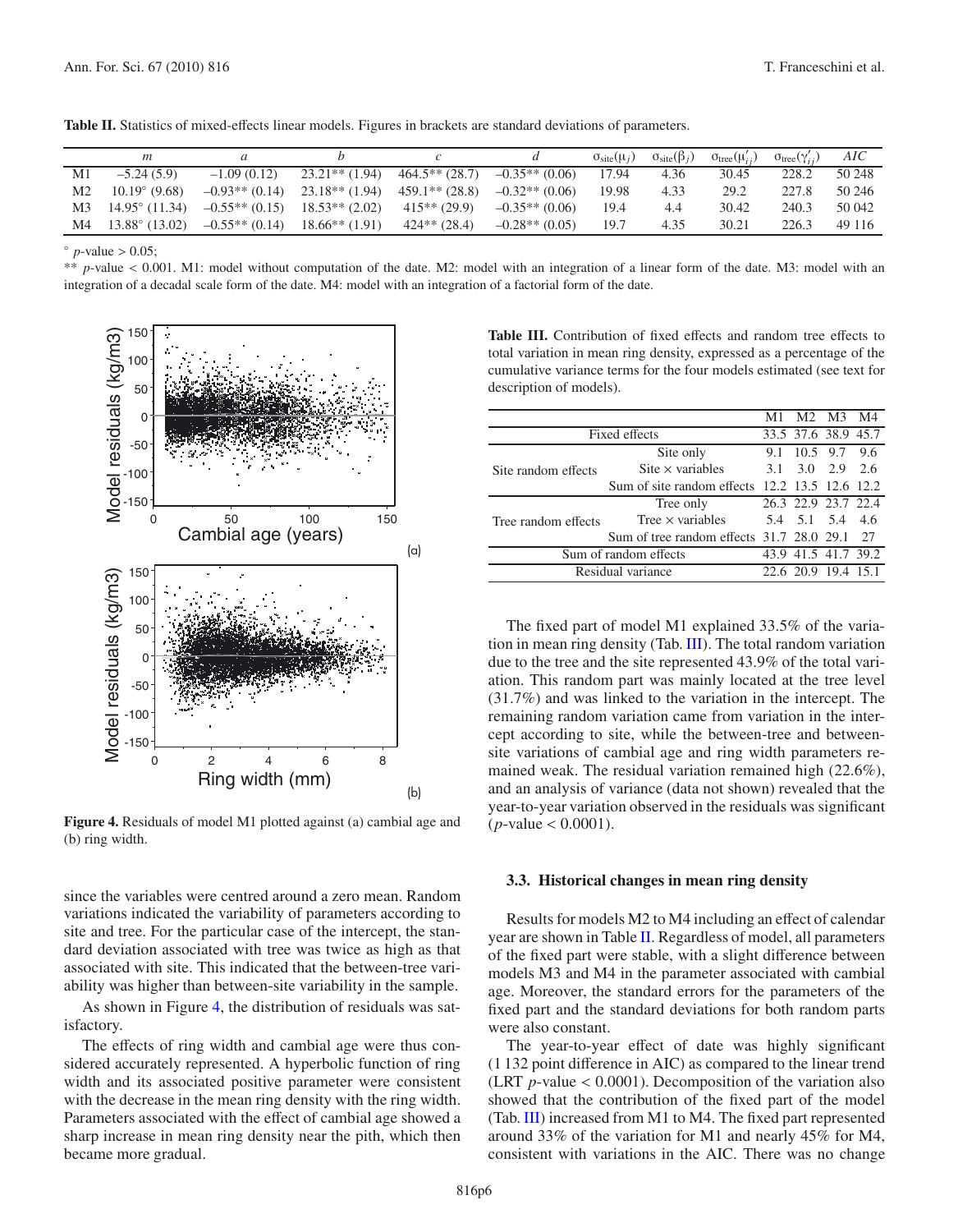<span id="page-6-0"></span>

**Figure 5.** Long-term trend, decadal fluctuations, and inter-annual variations in mean ring density throughout the twentieth century.

in the importance of the random effect of site. In contrast, the variability associated with the total random effect of tree decreased by 5% from M1 to M4. The inclusion of a factorial function of year in the fixed part of the model strongly diminished the residual variability.

Historical trends in the mean ring density at different time resolutions are displayed in Figure [5.](#page-6-0) First, there was an average decrease in the mean ring density of up to 18 kg m<sup>-3</sup>, corresponding to 5% of the mean ring density. However, this date effect was weak ( $p$ -value = 0.0348). The polynomial form showed that the effect of calendar year was somewhat constant in the first part of the twentieth century. In the second part, there was a steep decline in the mean ring density of more than 30 kg m<sup>-3</sup> with an increase at the end of the century. The factorial effect of date followed the polynomial form: there was no visible effect until 1960, after which there was a steep decrease in mean ring density. Moreover, there was very high year-to-year variability. From one year to the next, the mean ring density varied by up to 60 kg m<sup>-3</sup>, reflecting the high standard deviation of the mean ring density in our data. From the different forms of the date effect introduced in models M2 to M4, we concluded that during the twentieth century, the mean ring density was not constant but decreased by 5% during this period.

A direct comparison of the average ring density between young and old trees revealed a decrease of 52 kg m<sup>-3</sup>, which was higher than the evolution found in the previous model M2. As the average ring width increased by 1.68 mm (from 2.65 mm for old trees to 4.33 mm for young trees), the partial prediction of model M1 based on this difference corresponded to a decrease in the mean ring density of 32 kg m<sup>-3</sup>. The trend estimated with model M2 displayed a diminution of 18 kg m−3, all other things being equal. The reduction in the mean ring density observed when comparing young and old trees therefore had two origins: an increase in the ring width and an additional even reduction with ring width and cambial age held constant.

### **4. DISCUSSION**

# **4.1. Determinants of mean ring density in Norway spruce**

The relationship between ring width and density was strong and negative, as has already been reported in previous studies on Norway spruce (Mäkinen et al., [2007](#page-9-13); Molteberg and Hoibo, [2007\)](#page-9-14). Earlywood has a larger lumen and thinner cell walls than latewood (Decoux et al., [2004](#page-8-12)), an increase in ring width leads to a smaller proportion of latewood (Mäkinen et al., [2002\)](#page-9-15) and accounts for the observed density relationship.

We also found a positive relationship between mean ring density and cambial age. This is consistent with previous studies on Norway spruce (Cao et al., [2008](#page-8-13); Pape, [1999](#page-9-16)). For most tree species, there is a general decrease in the ring width with cambial age in mature wood (Gutierrez Oliva et al., [2006;](#page-8-14) Pape, [1999\)](#page-9-16). Given the negative relationship between ring width and wood density, the observed effect of cambial age may thus be a consequence of the decrease in ring width with cambial age. However, in accordance with our results, models expressing wood density as a function of both ring width and cambial age in *Picea abies* show a significantly positive and direct effect of cambial age (Ikonen et al., [2008](#page-9-17); Wilhelmsson et al., [2002\)](#page-9-18). One interpretation of this effect is based on the increasing proportion of latewood with cambial age (Mäkinen et al., [2007\)](#page-9-13). In addition, an increase in cambial age leads to greater cell wall thickness and a larger cross-sectional area of the cell (Lundgren, [2004a](#page-9-19)).

In addition to these effects, between-tree and between-site variations were also evident (Tab. [III\)](#page-5-2). Variation among individual trees is well documented (Zobel and Buijtenen, [1989\)](#page-9-4), and the present range of variation for mean ring density is consistent with this observation: it accounted for 20 to 25% of the total variation in wood density across our sample. This is usually interpreted as an effect of genetic variation (Gerendiain et al. [2007;](#page-8-15) Hannrup et al. [2004;](#page-8-3) Rozenberg et al., [2001\)](#page-9-2). However, information on genetic origin is lacking in our sample. Site variation amounted to 10% of the total variation (Tab. [III\)](#page-5-2), and also affected the relationship between cambial age and mean ring density, in agreement with a study by Raiskila et al. [\(2006\)](#page-9-20).

#### **4.2. Historical trends in mean ring density**

The relationships of mean ring density to cambial age and ring width are usually assumed to be constant with time. However, we hypothesized that these relations may have been modified in the changing global climate. These modifications may thus result in a historical trend, a prediction which was tested in the modelling phase.

We found a moderate but significant decrease of the mean ring density throughout the twentieth century, totalling 18 kg  $m^{-3}$  (5%). This range is consistent with that found in a previous study on oak (Bergès et al., [2000\)](#page-8-2).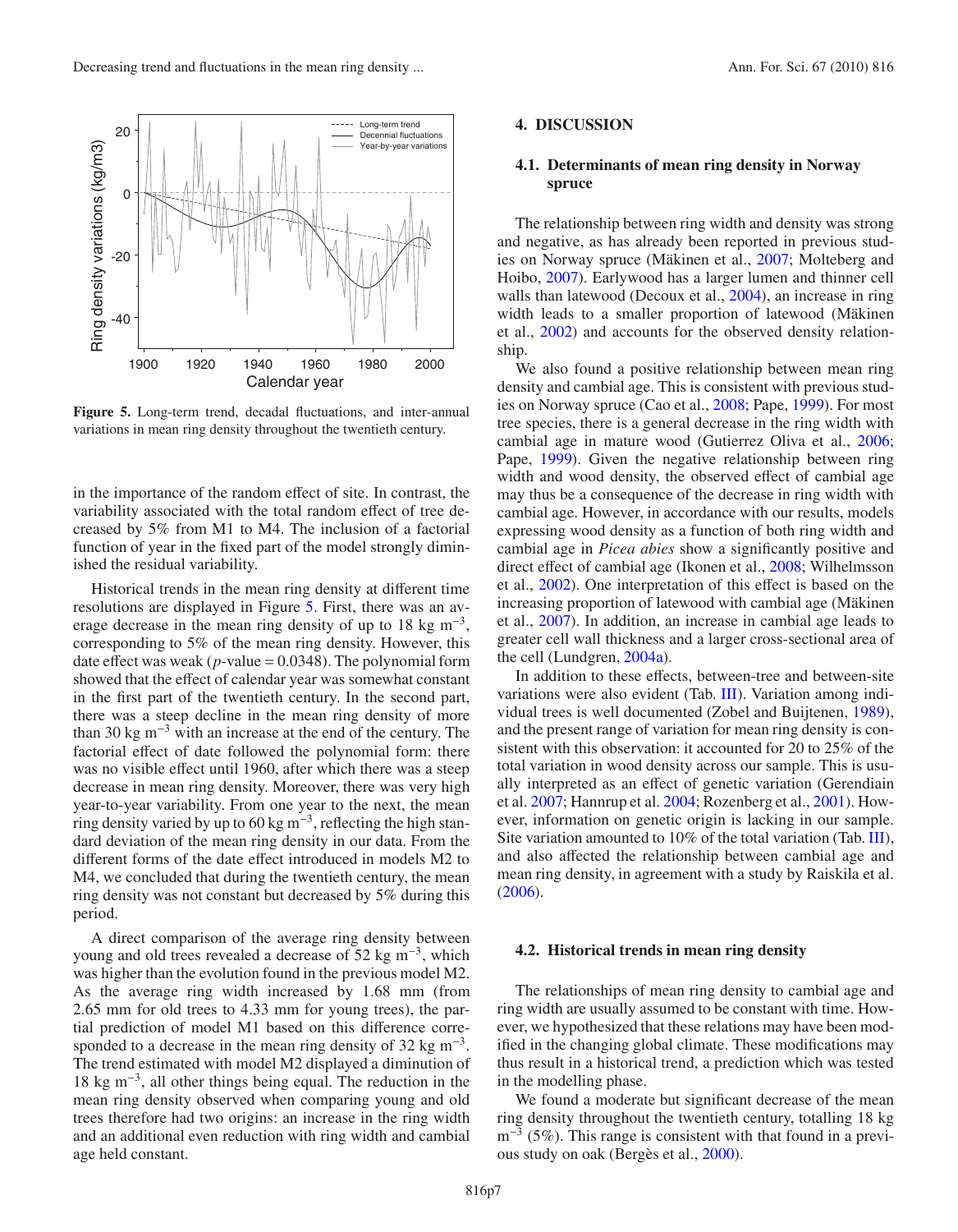Conkey [\(1988\)](#page-8-6) and Briffa et al. [\(1998\)](#page-8-1) assessed the trend in conifer species. However, they did not take the effect of ring width on wood density into account, which could have led to a bias in their results. By controlling for the growth rate, we found a less pronounced decline closer to the estimate reported by Bergès et al. [\(2000](#page-8-2)). We hypothesize that this decrease may be quite general since for trees it has been assessed for diverse wood structures and in different growth conditions around the world.

A 70% increase in radial growth was found when comparing young and old trees (Tab. IV), consistent with a previous study on Norway spruce in the Vosges mountains (Badeau et al., [1996](#page-8-7)). According to the relation between mean ring density and ring width (Mäkinen et al., [2007\)](#page-9-13), this corresponded to a decrease of 32 kg m−3. We conclude that the mean ring density has decreased throughout the twentieth century because of two phenomena: an effect of the increase in ring width (and changes in ring textures) and an historical trend which was highlighted by keeping all other sources of variation constant. An increase in radial growth coupled with a decrease in mean ring density was also found in oak in the same proportion by Bergès et al. [\(2000\)](#page-8-2). However, as the structure of oak wood is different from Norway spruce, the total effect on mean ring density in this previous study is a combined consequence of the radial growth increase and a pure effect of the calendar year. Moreover, in our study, the historical variation in mean ring density is similar in magnitude to the effect of site variations across the sample (assessed from the random site effect in Tab. [II\)](#page-5-0).

Our modelling approach allowed us to extract evidence of decadal and annual variations in mean ring density. Three chronological periods can be identified: (i) from 1900 to 1950, when ring density decreased slowly; (ii) from 1950 to 1980, when a steep decrease in the ring density occurred reaching a ring density reduction of 30 kg m<sup>-3</sup> relative to 1900; and (iii) from 1980 to 2000, when a final increase occurred from  $-30$  kg in 1980 up to  $-15$  kg m<sup>-3</sup> reached in 2000. This pattern is remarkably similar for different species (Bergès et al., [2000\)](#page-8-2), locations, and environments (Briffa et al., [1998;](#page-8-1) Conkey, [1988\)](#page-8-6), and supports the hypothesis of a widespread phenomenon in trees. However, a major difference in our study is that we were able to produce a chronology and to estimate the date effect up to the end of the century after allowing for the differences in the cambial age, ring width, site, and trees.

Bergès et al. [\(2000](#page-8-2)) suggested that the decrease in wood density could have been a manifestation of the heartwood formation process. The border between heartwood and sapwood in Norway spruce is not characterized by a natural change in colour (Longuetaud et al., [2006\)](#page-9-21) and the content of extractives in Norway spruce is low. It could be regarded as negligible contributors of wood density and the extractives removal could thus be neglected (Jaakkola et al. [2005](#page-9-22)). Differences in wood density occur mainly for fresh wood (Karenlampi and Riekkinen, [2003](#page-9-23)) and wood density does not vary at low moisture content (Taylor et al., [2002\)](#page-9-24). Moreover, chronologies show that the trend is neither linear nor monotonous, and is thus in conflict with the heartwood formation process.

The chronology at an annual resolution (Fig. [5\)](#page-6-0) was characterized by high year-to-year variability (standard deviation of around 20 kg m−3). Annual variations in ring density are known to be mainly explained by variations in environmental factors such as temperature (Fritts, [1976\)](#page-8-16).

#### **4.3. The potential role of environmental factors**

The effect of an increase in carbon dioxide on wood structure is poorly documented, and the available results appear to be contradictory in Norway spruce. Hattenschwiler et al. [\(1996\)](#page-8-17) reported an 8% increase in earlywood density under elevated  $CO<sub>2</sub>$  concentrations for spruce seedlings. Similar increases of 4.8 and 2% in earlywood and latewood densities, respectively, were also obtained by Kostiainen et al. [\(2004\)](#page-9-25) by doubling the  $CO<sub>2</sub>$  concentration under natural growing conditions in a mature plantation. However, Kostiainen et al. [\(2009\)](#page-9-26) also found a 9% decrease in the latewood density by doubling the  $CO<sub>2</sub>$  concentration, together with anatomical variations in the whole ring – a decrease in cell wall thickness and increase in tracheid diameter. The latter result is consistent with a report by Kilpelainen et al. [\(2005](#page-9-27)) on Scots pine. There was no apparent relationship between the reported mean ring density chronology and the centennial increase in  $CO<sub>2</sub>$  (IPCC, [2007](#page-9-28)).

The reported effects of precipitation on wood density have varied in sign among studies (Gagen et al., [2006;](#page-8-18) Jyske et al., [2010;](#page-9-29) Yasue et al., [2000\)](#page-9-30). Moreover, precipitation did not vary significantly during the last century (Moisselin et al., [2002](#page-9-31)). The role of precipitation is thus unclear.

Dendrochronological studies usually show a strong positive effect of temperature on wood density in Norway spruce (Wang et al., [2002;](#page-9-32) Wimmer and Grabner, [2000\)](#page-9-33). The reported 1950–1980s decrease in ring density thus appears to be in conflict with the temperature stability during this period (Moisselin et al., [2002\)](#page-9-31). Our observations are therefore consistent with the sensitivity loss of the mean ring density to temperature, which was pointed out by Conkey [\(1988\)](#page-8-6) and confirmed by Briffa et al. [\(1998\)](#page-8-1). However, a recent increase in mean ring density during a period of unusual warming (Moisselin et al., [2002\)](#page-9-31) is also reported. To our knowledge, such an increase has not been found previously for mean ring density. As a particular result of the present study, we thus postulate a recent recovery in the temperature sensitivity of the mean ring density. This suggests a role for transient environmental influences during the period of divergence between wood density and temperature (Briffa et al., [1998;](#page-8-1) Conkey, [1988\)](#page-8-6).

The deposition of nitrogen on the Earth's surface has strongly increased in the second half of the twentieth century (Blake et al., [1999;](#page-8-19) Hastings et al., [2009\)](#page-8-20), resulting in the eutrophication of most ecosystems (Vitousek et al., [2000\)](#page-9-34). The effect of nitrogen availability on wood density has been reported as being negative based on fertilization experiments. In the study by Mäkinen et al. [\(2002\)](#page-9-15), the observed decrease may be a consequence of the growth increase which was also reported. However, Lundgren [\(2004b\)](#page-9-35) also found a decrease in wood density of 30 kg m<sup>-3</sup> while controlling for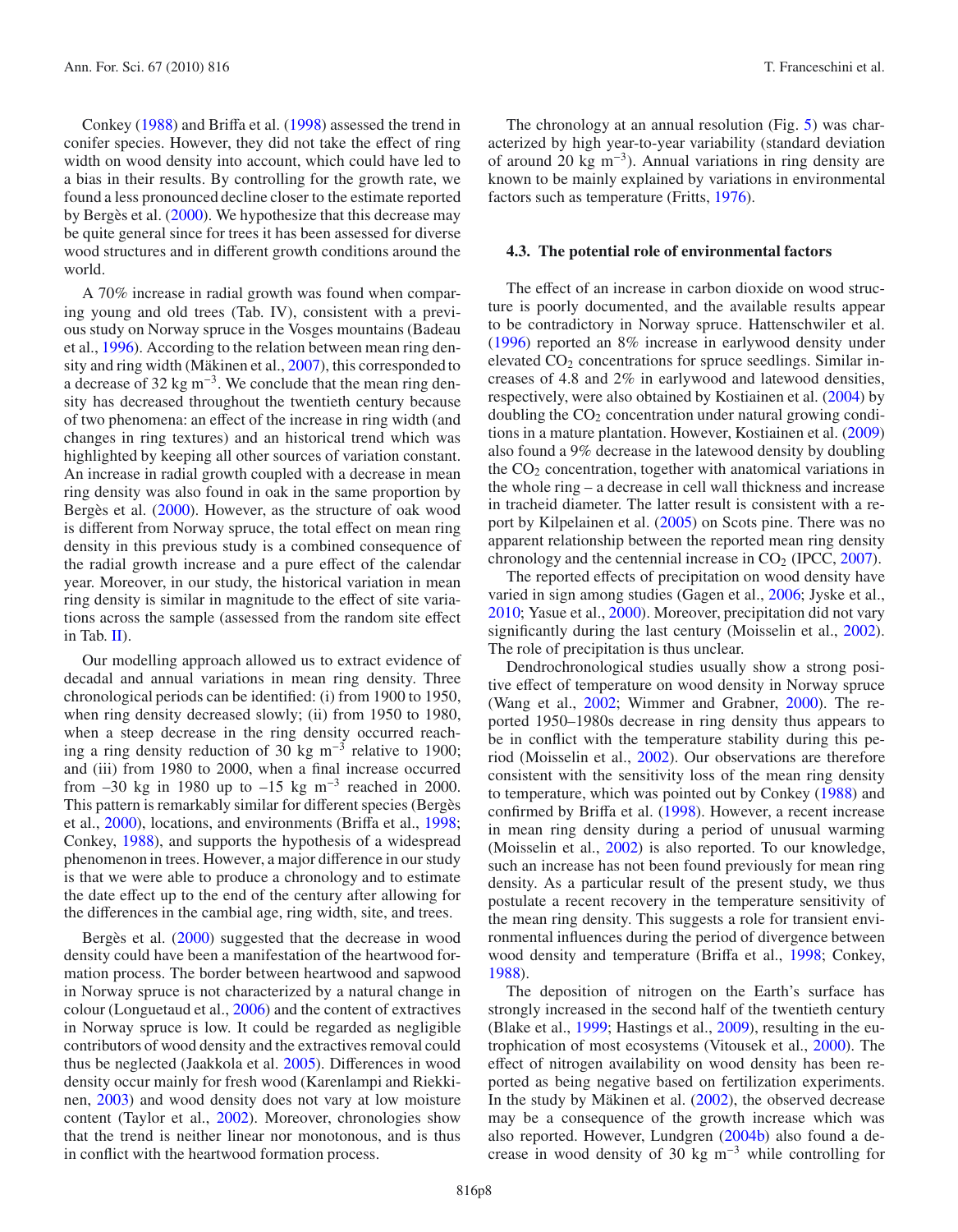both ring width and cambial age. Lower wall thickness and higher cell diameter were observed in support of the observation (Lundgren, [2004a\)](#page-9-19). Therefore, the nitrogen hypothesis may be compatible – in both the sign and timing – with the decrease in mean ring density reported here. It may also account for the previously reported loss in temperature sensitivity (Conkey, [1988\)](#page-8-6).

#### **5. CONCLUSION**

The mean ring density of Norway spruce has declined during the twentieth century. This decrease has two origins: (i) an increase in radial growth and (ii) a further decrease in ring density after allowing for changes in the effects of ring width and cambial age as well as between-site and between-tree variations. This trend in the mean ring density is not linear, but shows both increases and decreases with a steep decrease in the second part of the century ending with a slight increase in the last 20 years. These trends in mean ring density show some consistency with the evolution of nitrogen deposition and are partially in accordance with the change of temperature. This is particularly noticeable in the last decades of the twentieth century and is consistent with the unprecedented global climatic change.

As our measurements permit analyses of within-ring density variations, the next step will be to separately analyse the wood density variations of earlywood and latewood. As latewood is known to be the most sensitive to environmental variations, the goal will be to investigate the relationships between environmental variables and latewood density throughout the last century.

**Acknowledgements:** The PhD grant of the first author was funded partly by the DGER (Direction Générale de l'Enseignement et de la Recherche) from the French Ministry of Agriculture and partly by the Lorraine region (France). We thank the French National Forest Service (ONF) for providing financial support through the Modelfor project. And we also gratefully thank the two anonymous reviewers for detailed and useful comments on an earlier version of the manuscript.

### **REFERENCES**

- <span id="page-8-7"></span>Badeau V., Becker M., Bert D., Dupouey J.-L., Lebourgeois F., and Picard J.-F., 1996. Long-term growth trends of trees: ten years of dendrochronological studies in France. In: Spiecker H., Mielikaïnen K., Köhl M., Skovsgaard J. (Eds.), Growth Trends in European Forests. Studies from 12 Countries, European Forest Institute Research Report 5, Springer, Berlin, Heidelberg, New York, 372: 167–181.
- <span id="page-8-8"></span>Bontemps J.D., Herve J.C., and Dhote J.F., 2009. Long-term changes in forest productivity: a consistent assessment in even-aged stands. For. Sci. 55: 549–564.
- <span id="page-8-2"></span>Bergès L., Dupouey J.-L., and Franc A., 2000. Long-term changes in wood density and radial growth of *Quercus petraea* Liebl. in northern France since the middle of the nineteenth century. Trees 14: 398–408.
- <span id="page-8-19"></span>Blake L., Goulding K.W.T., Mott C.J.B., and Johnston A.E., 1999. Changes in soil chemistry accompanying acidification over more than 100 years under woodland and grass at Rothamsted Experimental Station, UK. Eur. J. Soil Sci. 50: 401–412.
- <span id="page-8-4"></span>Bouriaud O., Breda N., Le Moguedec G., and Nepveu G., 2004. Modelling variability of wood density in beech as affected by ring age, radial growth and climate. Trees 18: 264–276.
- <span id="page-8-1"></span>Briffa K.R., Schweingruber F.H., Jones P.D., Osborn T.J., Shiyatov S.G., and Vaganov E.A., 1998. Reduced sensitivity of recent tree-growth to temperature at high northern latitudes. Nature 391: 678–682.
- <span id="page-8-5"></span>Briffa K.R., Osborn T.J., Schweingruber F.H., Jones P.D., Shiyatov S., and Vaganov E.A., 2002. Tree-ring width and density data around the Northern Hemisphere: Part 1, Local and regional climate signals. Holocene 12: 737–757.
- <span id="page-8-13"></span>Cao T.J., Valsta L., Harkonen S., Saranpaa P., and Makela A., 2008. Effects of thinning and fertilization on wood properties and economic returns for Norway spruce. For. Ecol. Manag. 256: 1280–1289.
- <span id="page-8-6"></span>Conkey L.E., 1988. Decline in old-growth red spruce in Western Maine – an analysis of wood density and climate. Can. J. For. Res. 18: 1063– 1068.
- <span id="page-8-12"></span>Decoux V., Varcin E., and Leban J.M., 2004. Relationships between the intra-ring wood density assessed by X-ray densitometry and optical anatomical measurements in conifers. Consequences for the cell wall apparent density determination. Ann. For. Sci. 61: 251–262.
- <span id="page-8-0"></span>De Vries W., Reinds G.J., Gundersen P., and Sterba H., 2006. The impact of nitrogen deposition on carbon sequestration in European forests and forest soils. Glob. Change Biol. 12: 1151–1173.
- Duplat P. and TranHa M., 1997. Modelling the dominant height growth of sessile oak (*Quercus petraea* Liebl.) in France. Inter-regional variability and effect of the recent period (1959–1993). Ann. Sci. For. 54: 611–634.
- <span id="page-8-9"></span>Freyburger C., Longuetaud F., Mothe F., and Leban J.M., 2009. Measuring wood density using X-ray computed tomography. Ann. For. Sci. 66, 804.

<span id="page-8-16"></span>Fritts H.C., 1976. Tree Rings and Climate. Academic Press, London.

- <span id="page-8-18"></span>Gagen M., McCarroll D., and Edouard J.L., 2006. Combining ring width, density and stable carbon isotope proxies to enhance the climate signal in tree-rings: An example from the southern French Alps. Clim. Change 78: 363–379.
- <span id="page-8-15"></span>Gerendiain A.Z., Peltola H., Pulkkinen P., Jaatinen R., Pappinen A., and Kellomaki S., 2007. Differences in growth and wood property traits in cloned Norway spruce (*Picea abies*). Can. J. For. Res. 37: 2600– 2611.
- <span id="page-8-10"></span>Guilley E., Hervé J.-C., Huber F., and Nepveu G., 1999. Modelling variability of within rings density components in *Quercus petraea* Liebl. with mixed-effects models and simulating the influence of contrasting silvicultures on wood density. Ann. For. Sci. 56: 449–458.
- <span id="page-8-14"></span>Gutierrez Oliva A., Baonza Merino V., Fernandez-Golfin Seco J.I., Conde Garcia M., and Hermoso Prieto E., 2006. Effect of growth conditions on wood density of Spanish *Pinus nigra*. Wood Sci. Technol. 40: 190–204.
- <span id="page-8-3"></span>Hannrup B., Cahalan C., Chantre G., Grabner M., Karlsson B., Le Bayon I., Lloyd Jones G., Müller U., Pereira H., Rodrigues J.C., Rosner S., Rozenberg P., Whilelmsson L., and Wimmer R., 2004. Genetic parameters of growth and wood quality traits in *Picea abies*. Scan. J. For. Res. 19: 14–29.
- <span id="page-8-17"></span>Hattenschwiler S., Schweingruber F.H., and Korner C., 1996. Tree ring responses to elevated CO2 and increased N deposition in *Picea abies*. Plant Cell Environ. 19: 1369–1378.
- <span id="page-8-20"></span>Hastings M.G., Jarvis J.C., and Steig E.J., 2009. Anthropogenic impacts on nitrogen isotopes of ice-core nitrate. Science 324: 1288–1288.
- <span id="page-8-11"></span>Hervé J.C., 1999. Mixed-effects modelling of between-tree and withintree variations: application to wood basic density in the stem, In: Leban J.-M., Hervé J.-C. (Eds.), FAIR CT96–1915. Product properties prediction – improved utilization in the forestry – wood chain applied on spruce sawnwood, Sub-task 2.1, Final report, 67 p., pp. 25–42.